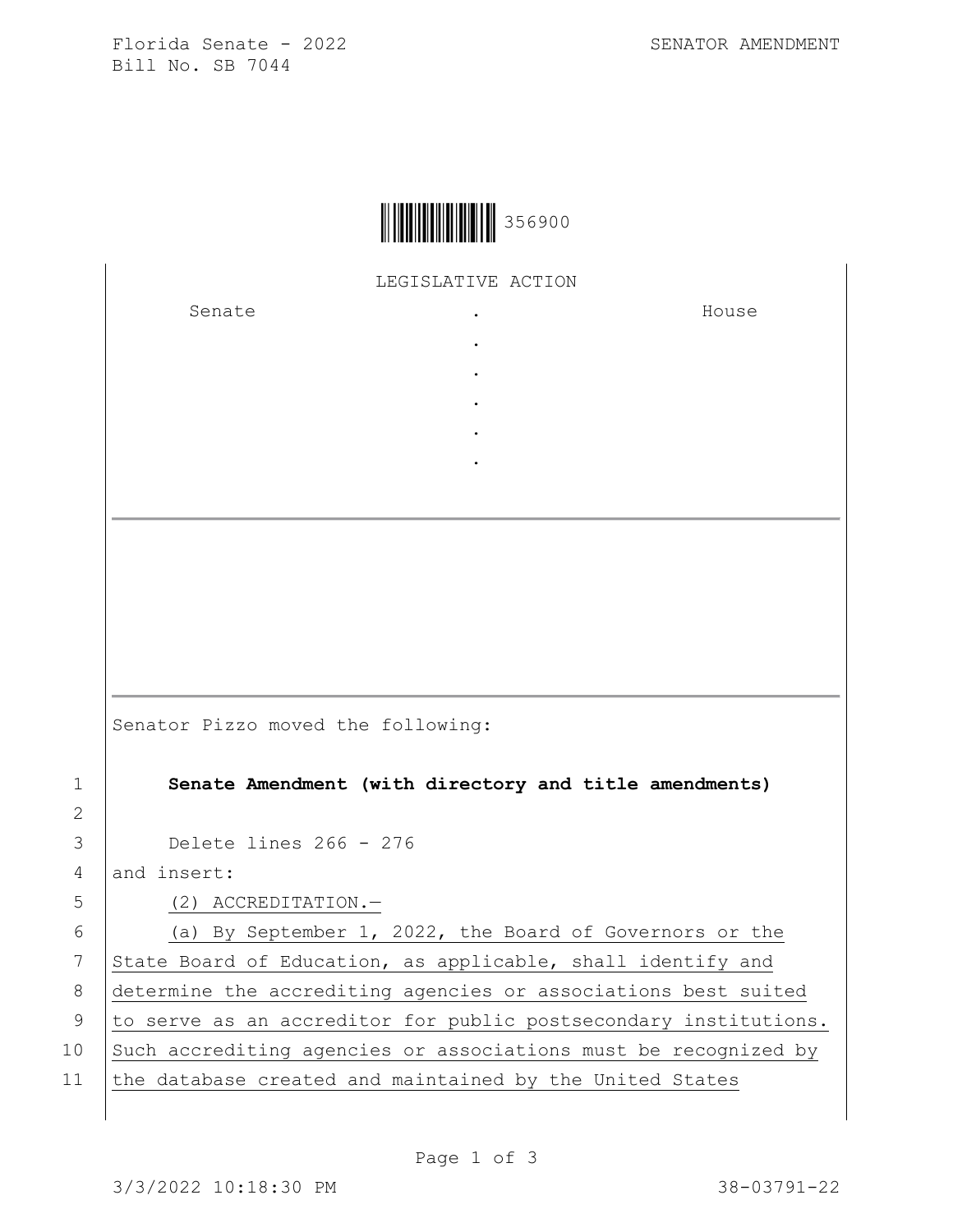Florida Senate - 2022 SENATOR AMENDMENT Bill No. SB 7044



| 12 | Department of Education. A public postsecondary institution may  |
|----|------------------------------------------------------------------|
| 13 | not be accredited by the same accrediting agency or association  |
| 14 | for consecutive accreditation cycles. In the year following      |
| 15 | reaffirmation or fifth-year review by its accrediting agencies   |
| 16 | or associations, each public postsecondary institution must seek |
| 17 | and obtain accreditation from an accrediting agency or           |
| 18 | association identified by the Board of Governors or State Board  |
| 19 | of Education, respectively, before its next reaffirmation or     |
| 20 | fifth-year review date. The requirements of this subsection are  |
| 21 | not applicable to those professional, graduate, departmental, or |
| 22 | certificate programs at public postsecondary institutions that   |
| 23 | have specific accreditation requirements or best practices,      |
| 24 | including, but not limited to, law, pharmacy, engineering, or    |
| 25 | other similarly situated educational programs.                   |
| 26 | (b) Once a public postsecondary institution is required to       |
| 27 | seek and obtain accreditation from an agency or association      |
| 28 | identified pursuant to paragraph (a), the institution shall      |
| 29 | provide quarterly reports of its progress to the Board of        |
| 30 | Governors or State Board of Education, as applicable. If each    |
| 31 | accreditation agency or association identified pursuant to       |
| 32 | paragraph (a) has refused to grant candidacy status to a public  |
| 33 | postsecondary institution, then the Board of Governors or State  |
| 34 | Board of Education, as applicable, may identify additional       |
| 35 | agencies or associations to which an institution may apply. If a |
| 36 | public postsecondary institution is not granted candidacy status |
| 37 | before its next reaffirmation or fifth-year review date, the     |
| 38 | institution may remain with its current accrediting agency or    |
| 39 | association.                                                     |
| 40 |                                                                  |